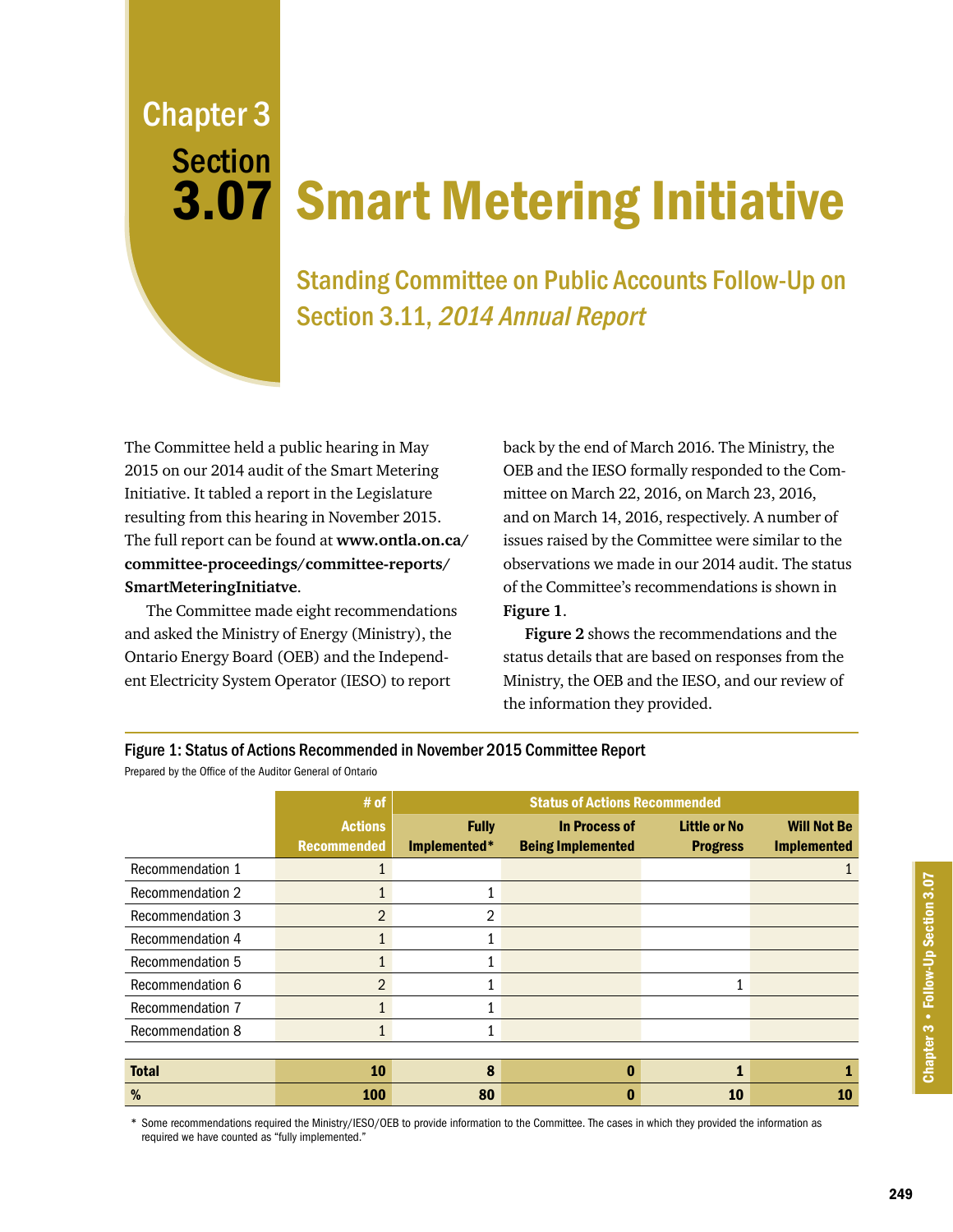## Figure 2: Committee Recommendations and Detailed Status of Actions Taken

Prepared by the Office of the Auditor General of Ontario

| <b>Committee Recommendation</b>                                                                                                                                                                                                                                                                                                                  | <b>Status Details</b>                                                                                                                                                                                                                                                                                                                                                                                                                                                                                                                                                                                                                                                                                                                                                                                                                                                                                                                                                                                                                                                                                                                                                                                                                                                                                                                                                                                                                                                                                                    |
|--------------------------------------------------------------------------------------------------------------------------------------------------------------------------------------------------------------------------------------------------------------------------------------------------------------------------------------------------|--------------------------------------------------------------------------------------------------------------------------------------------------------------------------------------------------------------------------------------------------------------------------------------------------------------------------------------------------------------------------------------------------------------------------------------------------------------------------------------------------------------------------------------------------------------------------------------------------------------------------------------------------------------------------------------------------------------------------------------------------------------------------------------------------------------------------------------------------------------------------------------------------------------------------------------------------------------------------------------------------------------------------------------------------------------------------------------------------------------------------------------------------------------------------------------------------------------------------------------------------------------------------------------------------------------------------------------------------------------------------------------------------------------------------------------------------------------------------------------------------------------------------|
| <b>Recommendation 1</b><br>The Ministry review the role of the<br>OEB as an independent regulator<br>when ministerial directives that impact<br>electricity rates are issued and report<br>back to the Committee on its results.<br>Status: Will not be implemented.                                                                             | The Ministry did not review the role of the OEB as an independent regulator when<br>ministerial directives that impact electricity rates are issued. The Energy Statute Law<br>Amendment Act, 2016, proclaimed into force on July 1, 2016, changed the electricity<br>planning process in Ontario. Under the new legislation, the Ministry is responsible<br>for developing and updating Long-Term Energy Plans for Ontario while the OEB is<br>responsible for preparing an implementation plan when the Ministry requests it.<br>Although the new long-term energy planning process includes a role for the OEB in<br>facilitating the implementation of the Long-Term Energy Plan objectives, it does not<br>enable OEB to review and approve the Ministry's plans as an independent regulator.                                                                                                                                                                                                                                                                                                                                                                                                                                                                                                                                                                                                                                                                                                                       |
| <b>Recommendation 2</b><br>The Ministry should work with the<br>OEB and report back to the Standing<br>Committee on Public Accounts on its<br>completed review of TOU pricing design.<br>Status: Information has been provided.                                                                                                                  | The OEB completed its review of the electricity price plan including time-of-use<br>(TOU) pricing design and released a report on November 16, 2015, which outlined<br>a multi-year plan in five action areas. These actions include:<br>1. updating the pricing plan's objectives, including a greater focus on peak demand<br>reduction;<br>2. improving consumers' understanding of the TOU program and how to effectively<br>respond to TOU pricing;<br>3. conducting pricing pilots to determine an optimal pricing structure;<br>4. engaging low-volume business consumers to discuss TOU concerns; and<br>5. working with the government to reduce regulatory barriers that limit OEB's ability<br>to change the TOU periods and the allocation of the Global Adjustment.<br>The OEB has already incorporated new objectives into its pricing plan (action 1).                                                                                                                                                                                                                                                                                                                                                                                                                                                                                                                                                                                                                                                    |
|                                                                                                                                                                                                                                                                                                                                                  | It is currently in the process of implementing the remaining four actions. For<br>example, the OEB issued a request for proposals to retain a consultant to assist<br>with the redesign of its consumer website to help consumers better respond to<br>pricing signals and manage their energy consumption. The OEB also engaged an<br>internationally-recognized expert to help set up pricing pilots to assess options for<br>new TOU designs. The OEB estimated that it will take about three to five years to<br>fully implement all five actions.                                                                                                                                                                                                                                                                                                                                                                                                                                                                                                                                                                                                                                                                                                                                                                                                                                                                                                                                                                   |
| <b>Recommendation 3</b><br>The OEB shall report back to the Standing<br>Committee on Public Accounts on the<br>most recent results of its consumer<br>research program. This response must<br>include results on:<br>• consumer awareness with respect to<br>TOU;<br>consumer response to TOU pricing.<br>Status: Information has been provided. | The OEB commissioned a consumer researcher to gather evidence on consumer<br>awareness about TOU. Key findings from the consumer research, completed in<br>January 2015, were as follows:<br>consumers have a moderate level of awareness of the TOU program;<br>٠<br>residential and business consumers displayed confusion and a lack of<br>٠<br>understanding about the electricity system in Ontario;<br>many consumers do not understand the charges on their electricity bills;<br>٠<br>beyond knowing the names of the TOU periods, consumer awareness falls off<br>drastically; and<br>even consumers who are aware of TOU pricing may still not understand when and<br>٠<br>how it operates or what behaviours are necessary to reduce their electricity bills.<br>The OEB also commissioned a review to assess the ways in which consumers are,<br>and are not, responding to the current TOU pricing structure in Ontario. Key findings<br>from the December 2014 report included:<br>• the perceived or actual monthly savings accrued as a result of shifting<br>consumption behaviours may not be enough of an incentive to warrant sustained<br>behaviour change;<br>the behaviours required to shift from high- to low-peak hours are perceived as<br>being too complex and time consuming; and<br>automatic or routine behaviours are hard to change-even those who understand<br>TOU pricing and intend to shift their consumption behaviour may not end up<br>doing so because of scheduling hassles. |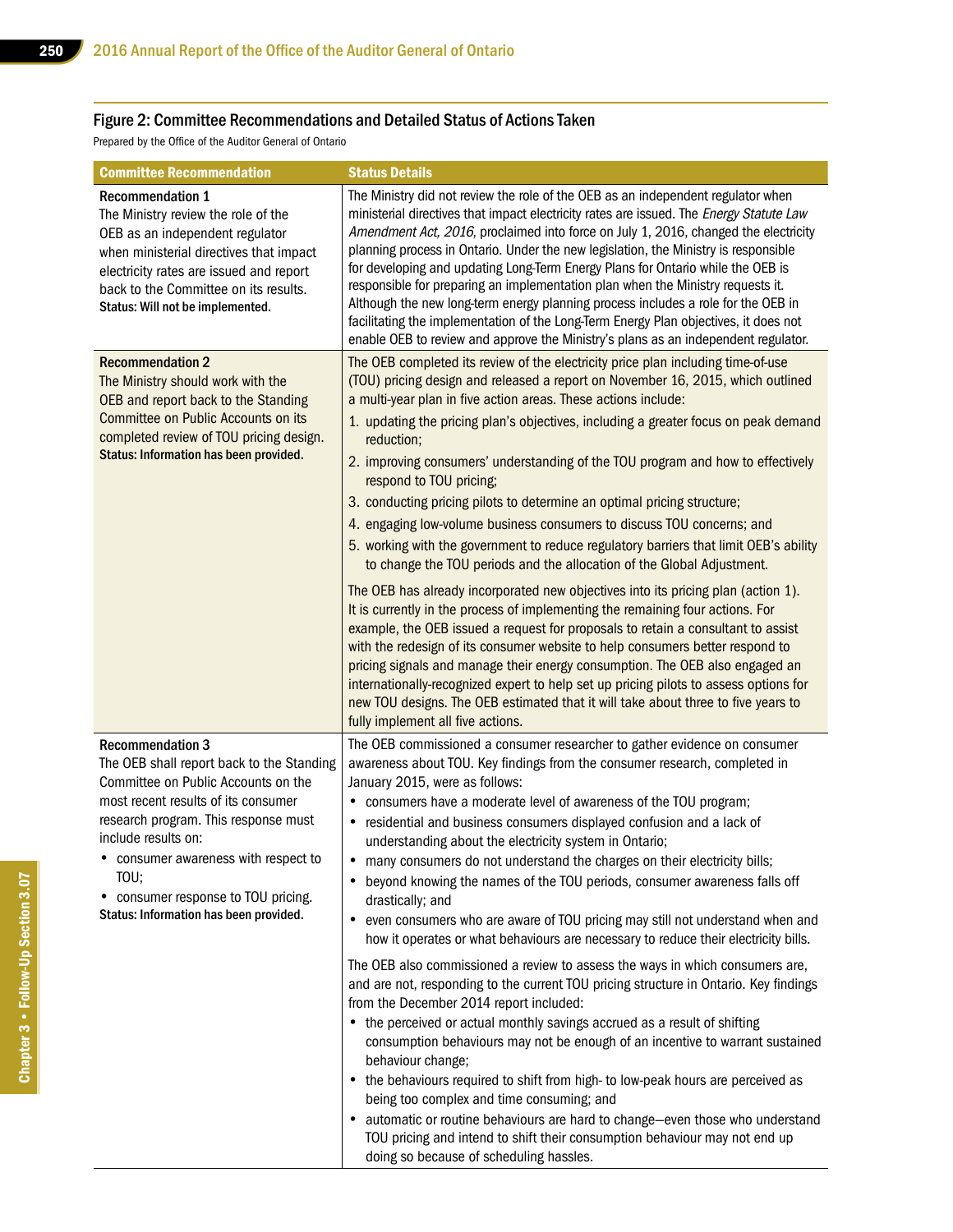| <b>Committee Recommendation</b>                                                                                                                                                                                                                                                                                                                                                                             | <b>Status Details</b>                                                                                                                                                                                                                                                                                                                                                                                                                                                                                                                                                                                                                                                                                                                                                                                                                                                                                                                                                                                                                                                                                                                                                                                                                                                                                                                                                                                              |
|-------------------------------------------------------------------------------------------------------------------------------------------------------------------------------------------------------------------------------------------------------------------------------------------------------------------------------------------------------------------------------------------------------------|--------------------------------------------------------------------------------------------------------------------------------------------------------------------------------------------------------------------------------------------------------------------------------------------------------------------------------------------------------------------------------------------------------------------------------------------------------------------------------------------------------------------------------------------------------------------------------------------------------------------------------------------------------------------------------------------------------------------------------------------------------------------------------------------------------------------------------------------------------------------------------------------------------------------------------------------------------------------------------------------------------------------------------------------------------------------------------------------------------------------------------------------------------------------------------------------------------------------------------------------------------------------------------------------------------------------------------------------------------------------------------------------------------------------|
| <b>Recommendation 4</b><br>The Ministry shall work with the OEB and<br>report back to the Standing Committee<br>on Public Accounts on how to improve<br>the structure and presentation of<br>customers' bills.<br>Status: Information has been provided.                                                                                                                                                    | The OEB identified a number of ways to improve the structure and presentation<br>of customers' bills. By October 2018, the OEB intends to make recommendations<br>on how to make electricity bills easier to understand. The OEB also intends to<br>undertake various pilots and assess mechanisms such as:<br>• re-naming the TOU time periods;<br>re-designing the visual presentation of TOU time periods;<br>modifying the overall presentation of the bill; and<br>٠<br>providing better information on different household appliances, such as the<br>amount of electricity the appliance consumes, the cost of that electricity, and                                                                                                                                                                                                                                                                                                                                                                                                                                                                                                                                                                                                                                                                                                                                                                        |
|                                                                                                                                                                                                                                                                                                                                                                                                             | how use and costs can be managed under TOU pricing.<br>The OEB has limited ability to mandate changes to the electricity bills of low-volume<br>consumers because they are governed by Ontario regulations. The OEB intends to use<br>the results of the pilots mentioned above to develop recommendations for changes<br>to electricity bills. The OEB has also engaged in discussions with its new Consumer<br>Panel to get feedback on how it can make electricity bills more user-friendly.                                                                                                                                                                                                                                                                                                                                                                                                                                                                                                                                                                                                                                                                                                                                                                                                                                                                                                                    |
| <b>Recommendation 5</b><br>The OEB shall report back to the Standing<br>Committee on Public Accounts on                                                                                                                                                                                                                                                                                                     | The OEB reported that the root causes of increased consumer complaints<br>to Hydro One were billing issues that arose from Hydro One's new customer<br>information system and its metering communication network.                                                                                                                                                                                                                                                                                                                                                                                                                                                                                                                                                                                                                                                                                                                                                                                                                                                                                                                                                                                                                                                                                                                                                                                                  |
| its review of consumer complaints at<br>Hydro One.<br>Status: Information has been provided.                                                                                                                                                                                                                                                                                                                | The OEB required Hydro One to develop plans and take corrective actions to fix the<br>technical issues affecting its customer billing system and the smart-meter network.<br>The OEB also required Hydro One to respond to all complaints within 10 business<br>days, instead of the previous standard of 21 days. The OEB instructed Hydro One<br>to stop all collection activities in cases that involved billing accuracy complaints,<br>including late payment charges and disconnections, and to stop referring those<br>accounts to collection agencies.                                                                                                                                                                                                                                                                                                                                                                                                                                                                                                                                                                                                                                                                                                                                                                                                                                                     |
|                                                                                                                                                                                                                                                                                                                                                                                                             | The OEB has been holding regular bi-weekly meetings with Hydro One to ensure<br>Hydro One is complying with the requirements above. The OEB reported that<br>Hydro One returned to normal collection operations in mid-2015.                                                                                                                                                                                                                                                                                                                                                                                                                                                                                                                                                                                                                                                                                                                                                                                                                                                                                                                                                                                                                                                                                                                                                                                       |
| <b>Recommendation 6</b><br>The Ministry shall report back to the<br><b>Standing Committee on Public Accounts</b><br>on:<br>• its completed business case<br>concerning costs, benefits, and<br>implementation considerations of<br>access to electricity usage data;<br><b>Status: Fully implemented.</b><br>its efforts to reduce duplication of the<br>$\bullet$<br>processing costs of smart-meter data. | On October 15, 2015, at the Ministry's request, the IESO (in conjunction with the<br>Advanced Energy Center) completed a business case for a project that allows<br>access to electricity usage data to help the Ministry make informed decisions on<br>energy policy, infrastructure planning and conservation programs. According to<br>the business case, the potential benefits of the new data project will outweigh its<br>potential costs. The business case also included an implementation plan which<br>outlined several considerations, including ways of ensuring privacy and security of<br>customer information. However, at the time of this follow-up, the Ministry had put<br>implementation on hold until the IESO finished work on the provincial data system<br>to collect additional information, such as postal code and occupancy change data<br>in a non-personal manner.                                                                                                                                                                                                                                                                                                                                                                                                                                                                                                                  |
| Status: Little or no progress.                                                                                                                                                                                                                                                                                                                                                                              | We found that the Ministry has made little progress in reducing the duplication<br>of smart-meter processing costs. Specifically, the Ministry was unable to provide<br>assurance that ratepayers are not paying for duplication of processing costs on<br>smart-meter data. The Ministry indicated that the IESO has the exclusive authority<br>to conduct validation, estimating and editing services for smart-meter data. If local<br>distribution companies are duplicating the functionalities of the provincial data<br>centre, they are acting contrary to government regulation. We noted that a large<br>local distribution company with about 700,000 smart-meter customers (the same<br>distribution company we identified in our 2014 report) was not transmitting any data<br>to the provincial data centre although its customers were still being charged the<br>monthly 79¢ Smart Metering Charge to recover the costs for doing so. This company<br>has obtained approval from the OEB to fully integrate with the provincial data centre<br>and has agreed to start using the provincial data centre to process TOU bills by<br>September 2017. However, we noted that the amount collected from this company's<br>customers for the provincial data centre the company had yet to start using totalled<br>\$20.9 million as of mid-2016 (up from \$7.7 million at the time of our 2014 audit). |